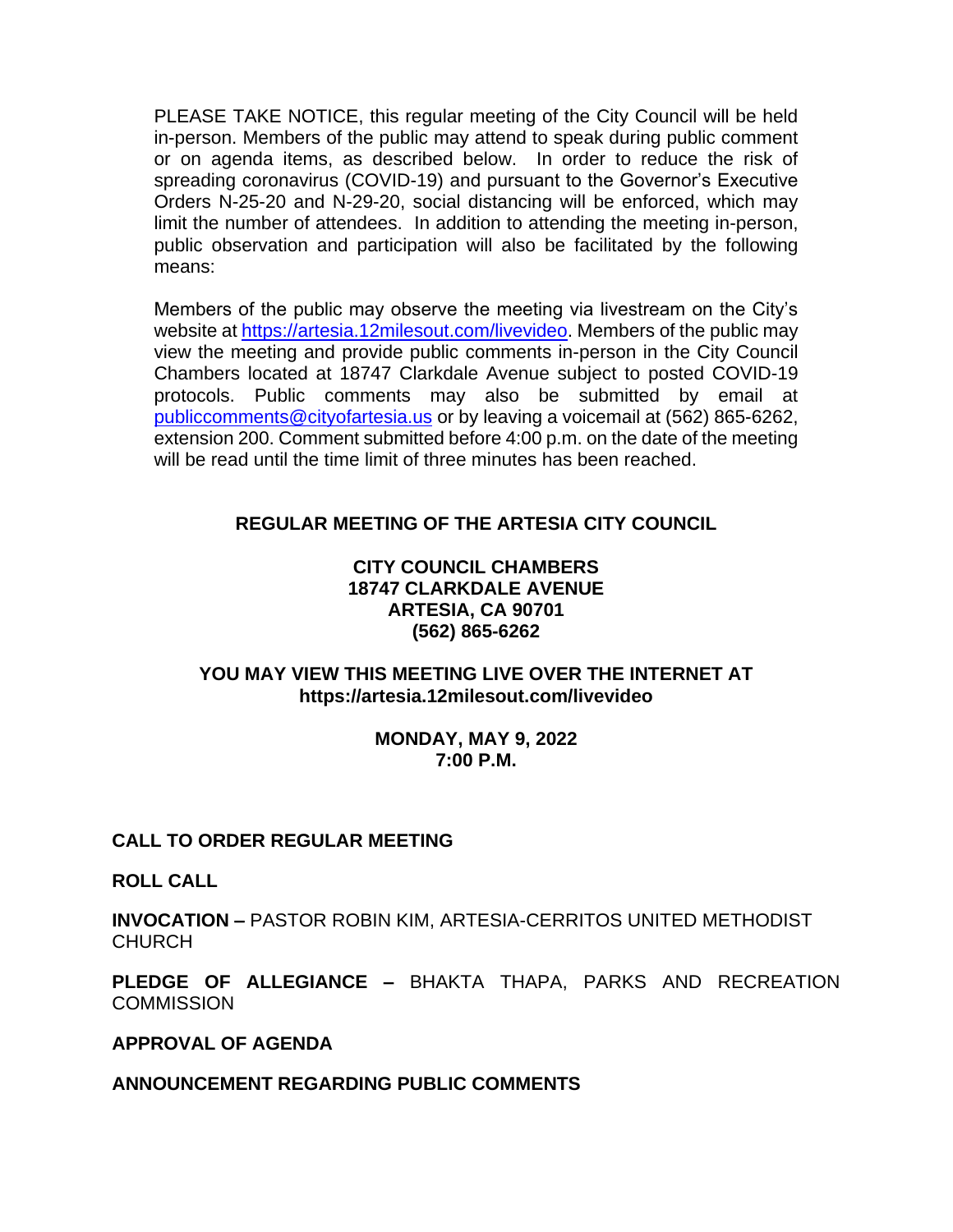Public comments received prior to the commencement of the meeting will be read and live comments will be heard at this time. Any public comments that cannot be heard within the next 20 minutes will be heard at the end of the meeting. If a member of the public submitted public comments on a Consent Calendar item, the item will be removed from the Consent Calendar for separate discussion and to hear the public comment on the Consent Calendar item at that time. Under the provisions of the Brown Act, the City Council is prohibited from taking action on items that are not listed on the agenda, but may refer the matter to staff or to a subsequent meeting.

# **COUNCILMEMBER COMMENTS**

This is the time for general comments, announcements, and requests of staff and/or other issues of concern to Councilmembers that may briefly be presented at this time.

## **CEREMONIAL PRESENTATIONS**

- 1. 2022 ASIAN AMERICAN AND PACIFIC ISLANDER HERITAGE MONTH PROCLAMATION [STAFF REPORT](https://www.cityofartesia.us/DocumentCenter/View/5446/1) [ATTACHMENT](https://www.cityofartesia.us/DocumentCenter/View/5445/1---ATTACH)
- 2. 2022 MENTAL HEALTH AWARENESS MONTH PROCLAMATION [STAFF REPORT](https://www.cityofartesia.us/DocumentCenter/View/5448/2) [ATTACHMENT](https://www.cityofartesia.us/DocumentCenter/View/5447/2---ATTACH)
- 3. ARMENIAN GENOCIDE COMMEMORATION DAY PROCLAMATION [STAFF REPORT](https://www.cityofartesia.us/DocumentCenter/View/5450/3) [ATTACHMENT](https://www.cityofartesia.us/DocumentCenter/View/5449/3---ATTACH)
- 4. HARVEY MILK DAY PROCLAMATION [STAFF REPORT](https://www.cityofartesia.us/DocumentCenter/View/5415/4) [ATTACHMENT](https://www.cityofartesia.us/DocumentCenter/View/5414/4---ATTACH)

# **BUSINESS PRESENTATION**

5. ARTESIA LIBRARY UPDATES [STAFF REPORT](https://www.cityofartesia.us/DocumentCenter/View/5416/5)

## **CONSENT CALENDAR**

It is recommended that Items (6) through (19) be acted on simultaneously in one vote unless a member of the City Council requests separate discussion and/or action on the item. In the event a member of the City Council requests separate discussion on a Consent Calendar item, or the item is removed from the Consent Calendar to allow for public comments on the item to be read. The City Council will consider that item immediately following approval of the rest of the Consent Calendar.

- 6. WAIVING OF FULL READING OF ORDINANCES LISTED ON AGENDA [STAFF REPORT](https://www.cityofartesia.us/DocumentCenter/View/5417/6)
- 7. RECEIVE AND FILE OF RECAP OF CITY COUNCIL PLANNING SESSION HELD ON APRIL 30, 2022 [STAFF REPORT](https://www.cityofartesia.us/DocumentCenter/View/5419/7) [ATTACHMENT](https://www.cityofartesia.us/DocumentCenter/View/5418/7---ATTACH)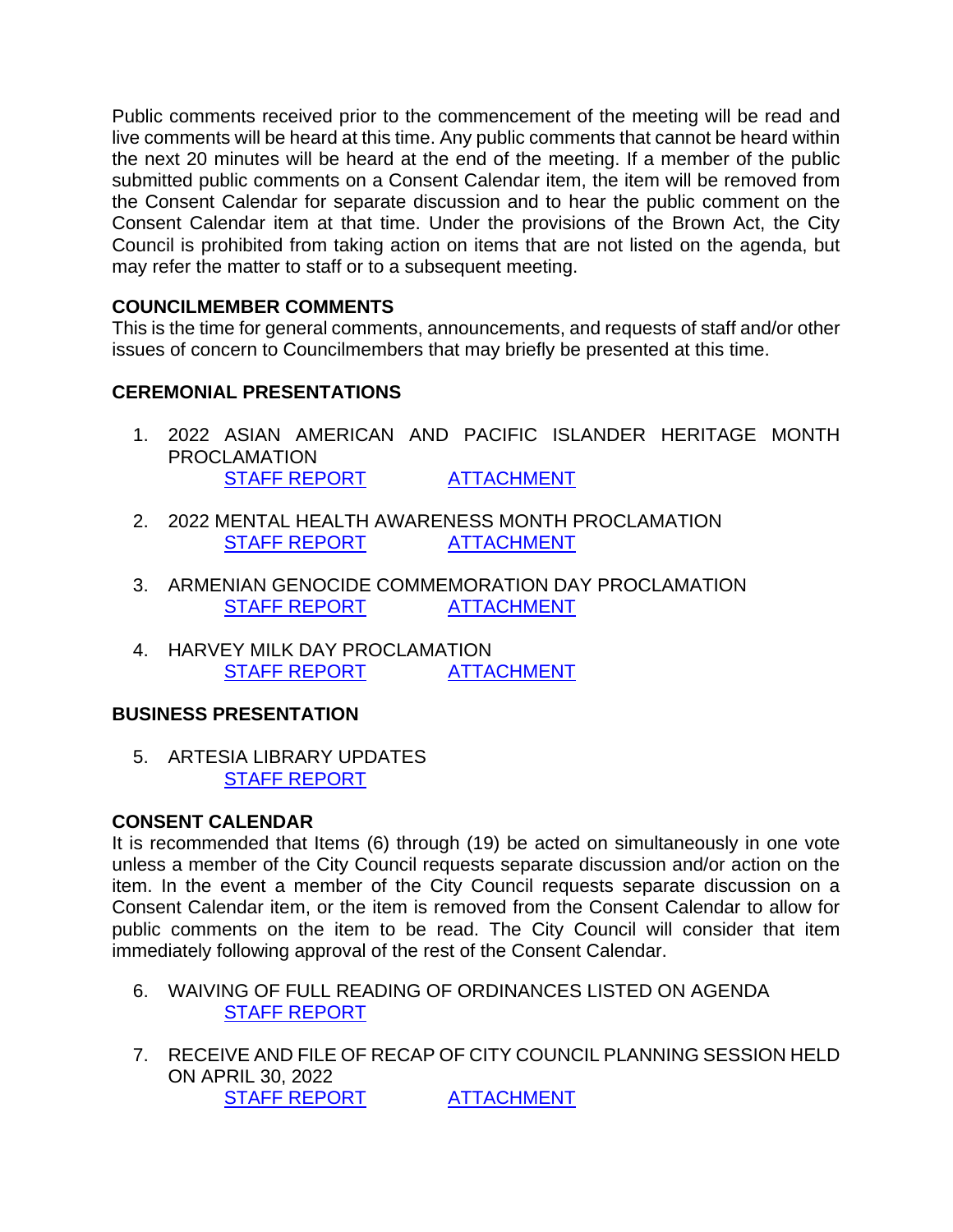8. APPROVAL OF CITY COUNCIL MEETING MINUTES FROM APRIL 11, 2022 TO APRIL 30, 2022

[STAFF REPORT](https://www.cityofartesia.us/DocumentCenter/View/5421/8) [ATTACHMENT](https://www.cityofartesia.us/DocumentCenter/View/5420/8---ATTACH)

9. APPROVAL OF UPDATED FLAG DISPLAY POLICY AND APPROVAL TO DISPLAY THE INTERSEX PROGRESS FLAG AT CITY HALL IN RECOGNITION OF PRIDE MONTH

[STAFF REPORT](https://www.cityofartesia.us/DocumentCenter/View/5423/9) [ATTACHMENT](https://www.cityofartesia.us/DocumentCenter/View/5422/9---ATTACH)

- 10. APPROVAL OF FINDINGS TO ALLOW THE CONTINUATION OF TELECONFERENCE MEETINGS DUE TO THE CONTINUED PUBLIC HEALTH EMERGENCY PURSUANT TO AB 361 [STAFF REPORT](https://www.cityofartesia.us/DocumentCenter/View/5424/10)
- 11. APPROVAL OF ACCOUNTS PAYABLE CHECK REGISTER [STAFF REPORT](https://www.cityofartesia.us/DocumentCenter/View/5426/11) [ATTACHMENT](https://www.cityofartesia.us/DocumentCenter/View/5425/11---ATTACH)
- 12. APPROVAL OF CITY FINANCE REPORT MARCH 2022 [STAFF REPORT](https://www.cityofartesia.us/DocumentCenter/View/5428/12) [ATTACHMENT](https://www.cityofartesia.us/DocumentCenter/View/5427/12---ATTACH)
- 13. APPROVAL OF PROFESSIONAL SERVICES AGREEMENT BETWEEN THE CITY OF ARTESIA AND AVANT GARDE FOR CONSULTANT SERVICES TO OVERSEE THE ARTESIA SMALL BUSINESS AND MICROENTERPRISE ASSISTANCE GRANT PROGRAMS FOR \$66,725 [STAFF REPORT](https://www.cityofartesia.us/DocumentCenter/View/5430/13) [ATTACHMENT](https://www.cityofartesia.us/DocumentCenter/View/5429/13---ATTACH)
- 14. APPROVAL OF AGREEMENT WITH REVOLUTION FOODS, INC. TO PROVIDE MEALS FOR THE SUMMER FOOD SERVICE PROGRAM IN THE ESTIMATED AMOUNT OF \$31,312 [STAFF REPORT](https://www.cityofartesia.us/DocumentCenter/View/5432/14) [ATTACHMENT](https://www.cityofartesia.us/DocumentCenter/View/5431/14---ATTACH)
- 15. ADOPTION OF RESOLUTION NO. 22-2874, A RESOLUTION OF THE CITY COUNCIL OF THE CITY OF ARTESIA, CALIFORNIA, AUTHORIZING THE INTERIM CITY MANAGER TO SUBMIT AN APPLICATION FOR ACTIVE TRANSPORTATION PROGRAM CYCLE 6 FUNDING FOR THE PIONEER BOULEVARD IMPROVEMENTS PROJECT, CITY OF ARTESIA, AND TO COMMIT THE CITY'S RESOURCES AND FUNDS IF AWARDED [STAFF REPORT](https://www.cityofartesia.us/DocumentCenter/View/5434/15) [ATTACHMENT](https://www.cityofartesia.us/DocumentCenter/View/5433/15---ATTACH)
- 16. GENERAL MUNICIPAL ELECTION TO BE HELD ON TUESDAY, NOVEMBER 8, 2022

ADOPTION OF RESOLUTION NO. 22-2875, A RESOLUTION OF THE CITY COUNCIL OF THE CITY OF ARTESIA, CALIFORNIA, CALLING FOR THE HOLDING OF A GENERAL MUNICIPAL ELECTION TO BE HELD ON TUESDAY, NOVEMBER 8, 2022, FOR THE ELECTION OF THREE (3) MEMBERS OF THE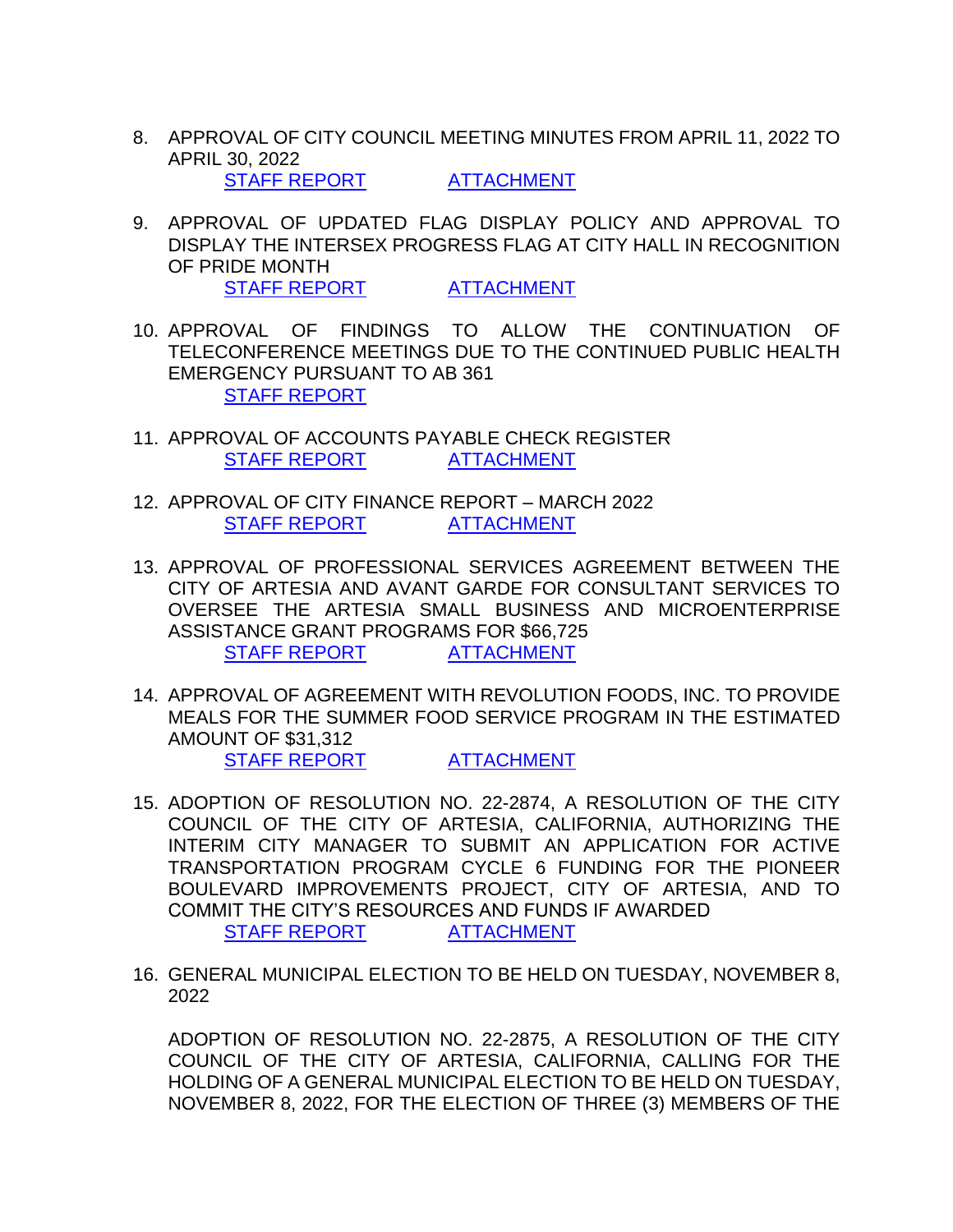CITY COUNCIL AS REQUIRED BY THE PROVISIONS OF THE LAWS OF THE STATE OF CALIFORNIA RELATING TO GENERAL LAW CITIES; AND

ADOPTION OF RESOLUTION NO. 22-2876, A RESOLUTION OF THE CITY COUNCIL OF THE CITY OF ARTESIA, CALIFORNIA, REQUESTING THE BOARD OF SUPERVISORS OF THE COUNTY OF LOS ANGELES TO CONSOLIDATE A GENERAL MUNICIPAL ELECTION TO BE HELD ON TUESDAY, NOVEMBER 8, 2022, WITH THE GENERAL ELECTION TO BE HELD ON THE SAME DATE PURSUANT TO SECTION 10403 OF THE CALIFORNIA ELECTIONS CODE; AND

ADOPTION OF RESOLUTION NO. 22-2877, A RESOLUTION OF THE CITY COUNCIL OF THE CITY OF ARTESIA, CALIFORNIA, ADOPTING REGULATIONS FOR CANDIDATES FOR ELECTIVE OFFICE PERTAINING TO CANDIDATES' STATEMENTS SUBMITTED TO THE VOTERS AT AN ELECTION TO BE HELD ON TUESDAY, NOVEMBER 8, 2022 [STAFF REPORT](https://www.cityofartesia.us/DocumentCenter/View/5436/16) [ATTACHMENT](https://www.cityofartesia.us/DocumentCenter/View/5435/16---ATTACH)

- 17. ADOPTION OF RESOLUTION NO. 22-2881, A RESOLUTION OF THE CITY COUNCIL OF THE CITY OF ARTESIA, CALIFORNIA, ADOPTING APPENDIX A, BLOCK CONDITION SUMMARY, OF THE 2021 PAVEMENT MANAGEMENT PLAN AS THE LIST OF PROJECTS TO BE FUNDED BY SENATE BILL 1 (SB 1), THE ROAD REPAIR AND ACCOUNTABILITY ACT OF 2017 [STAFF REPORT](https://www.cityofartesia.us/DocumentCenter/View/5438/17) [ATTACHMENT](https://www.cityofartesia.us/DocumentCenter/View/5437/17---ATTACH)
- 18. ARTESIA STREET LIGHTING MAINTENANCE DISTRICT

ADOPTION OF RESOLUTION NO. 22-2878, A RESOLUTION OF THE CITY COUNCIL OF THE CITY OF ARTESIA, CALIFORNIA, INITIATING PROCEEDINGS FOR THE LEVY AND COLLECTION OF ASSESSMENTS WITHIN THE CITY OF ARTESIA STREET LIGHTING MAINTENANCE DISTRICT FOR FISCAL YEAR 2022-2023 AND ORDERING THE PREPARATION OF AN ENGINEER'S REPORT PURSUANT TO THE PROVISIONS OF PART 2 OF DIVISION 15 OF THE STREETS AND HIGHWAYS CODE; AND

ADOPTION OF RESOLUTION NO. 22-2879, A RESOLUTION OF THE CITY COUNCIL OF THE CITY OF ARTESIA, CALIFORNIA, APPROVING THE REPORT OF THE ENGINEER FOR FISCAL YEAR 2022-2023 IN CONNECTION WITH THE CITY OF ARTESIA STREET LIGHTING MAINTENANCE DISTRICT; AND

ADOPTION OF RESOLUTION NO. 22-2880, A RESOLUTION OF THE CITY COUNCIL OF THE CITY OF ARTESIA, CALIFORNIA, DECLARING ITS INTENTION TO LEVY AND COLLECT ASSESSMENTS WITHIN THE CITY OF ARTESIA STREET LIGHTING MAINTENANCE DISTRICT FOR FISCAL YEAR 2022-2023 PURSUANT TO THE PROVISIONS OF PART 2 OF DIVISION 15 OF